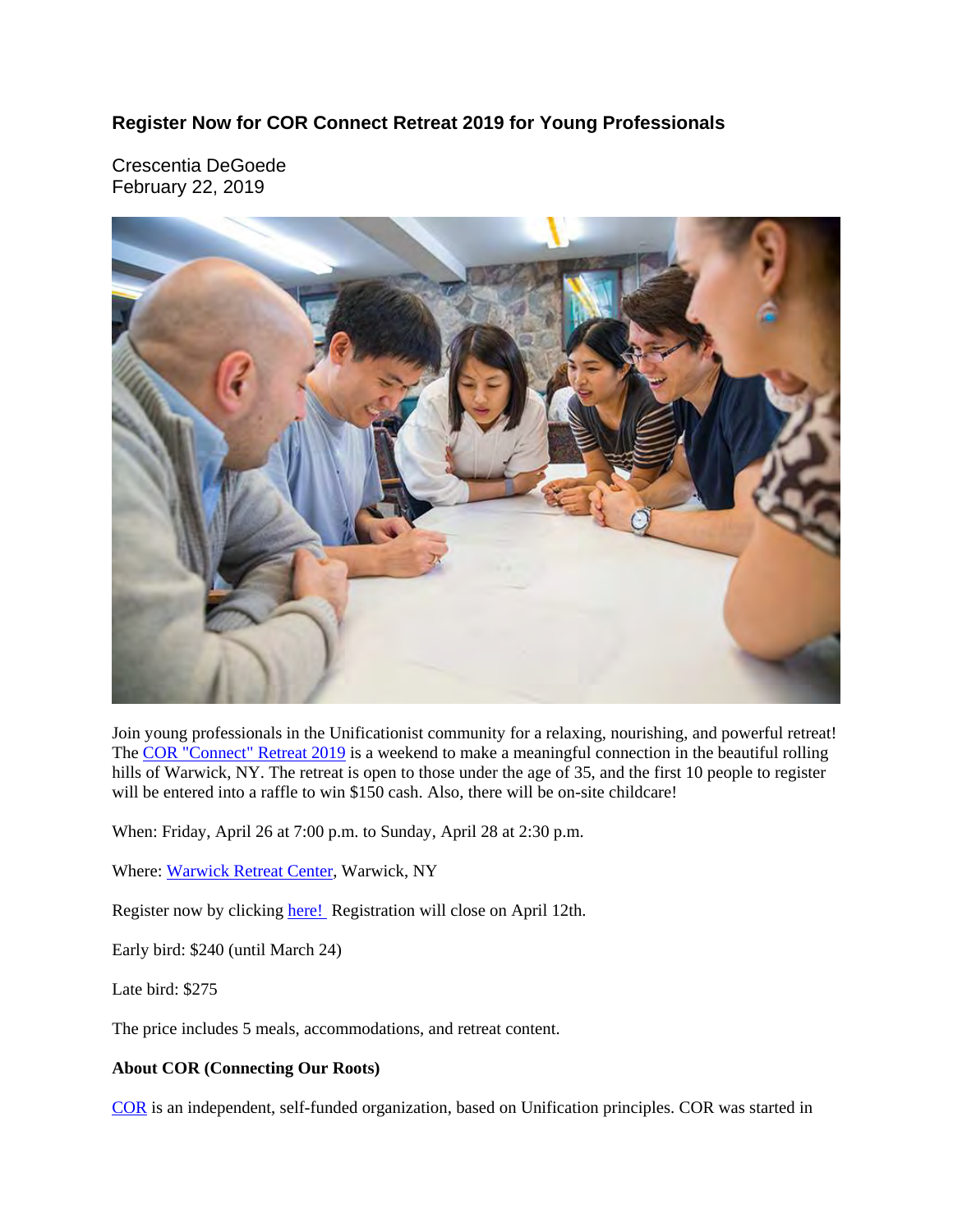January 2015 because the Board wanted to create an experience that could meet the needs of those in the Unificationist community under the age of 40. Their goal is to create retreats where people can build deeper relationships with each other and with God, and have an amazing time out in nature.

COR Vision: An authentic community that inspires God.

COR Mission: Create retreats for Unificationist young professionals to gain spiritual nourishment and experience authentic connection in order to comfort God.



#### **Last Year's Reflections**

"A chance for me to be with my friends of faith and get perspective on what's happening in my life. A totally worthwhile weekend."

"I was reminded of how loving, caring, and supportive this community is. It was great having discussions and conversations that challenge me to reflect on my life and where I want to go from here."

"An opportunity to reflect on your own faith journey as well as to connect to other young professionals."

"As a whole, giving me a chance to break away from daily life and concentrate on internal self. Being with others of our faith who are open and supportive."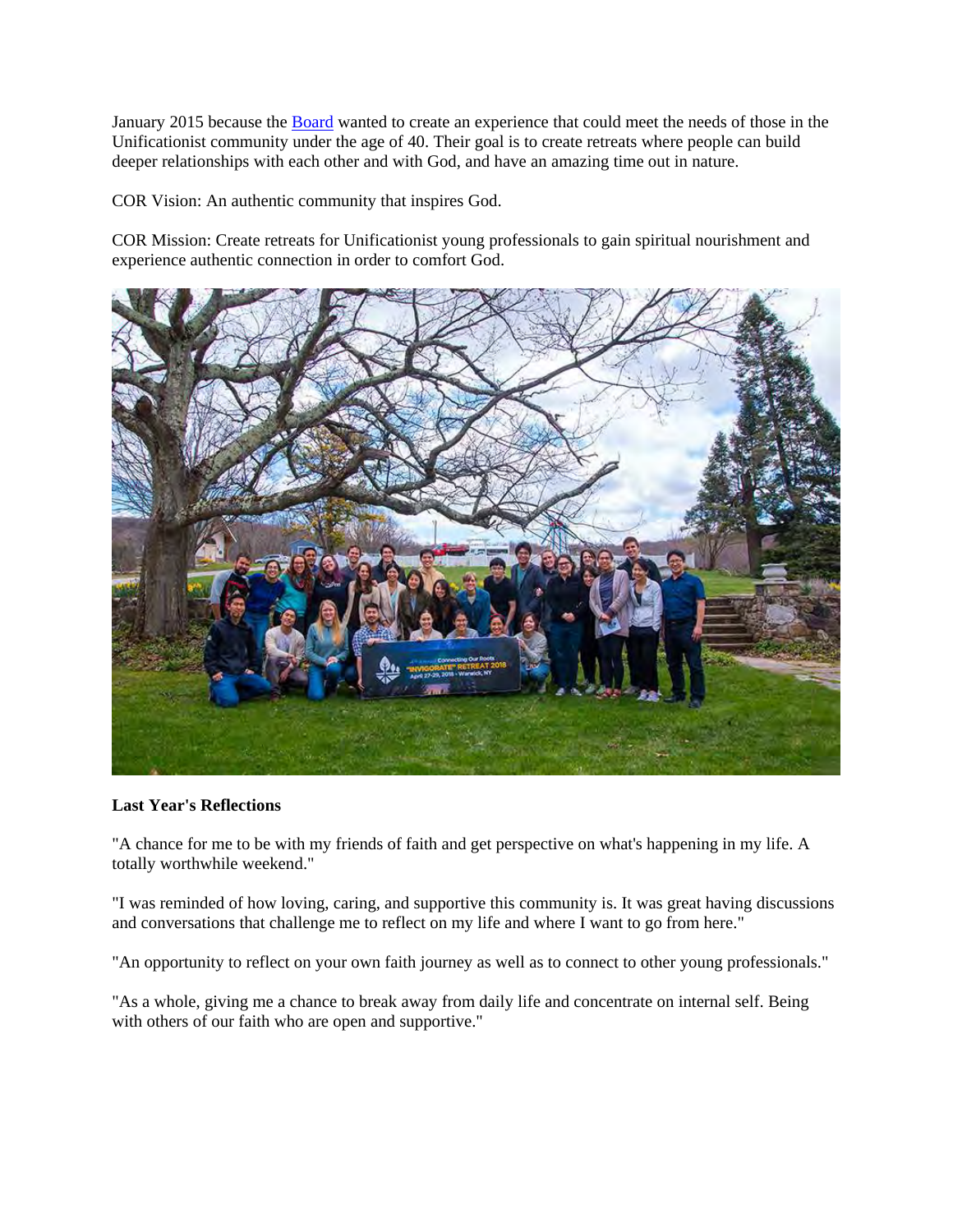:<mark>onnecting</mark><br>UR ROOTS

HOME ABOUT UPCOMING EVENTS PAST RETREATS (DONATE

# COR "CONNECT" **RETREAT 2019!**

#### Upcoming Events

COR "CONNECT"<br>RETREAT 2019



#### **COME SPEND A WEEKEND** CONNECTING TO YOUR SOUL, GOD, AND COOL PEOPLE IN THE BEAUTIFUL ROLLING HILLS OF WARWICK, NY.

... AND WE'RE OFFERING ON-SITE CHILDCARE!

**REGISTER TODAY!** 

#### **DATES**

- Start: Friday, April 26 at 7pm *\*dinner is not included*
- End: Sunday, April 28 at 2:30pm

#### LOCATION

This year's retreat will be held at the Warwick Conference Center in Warwick, NY. 62 Warwick Center Rd. Warwick, NY 10990

RETREAT COST + **ACCOMMODATIONS** 



*\*Family members of Staff and board members are not eligible for raffle.*

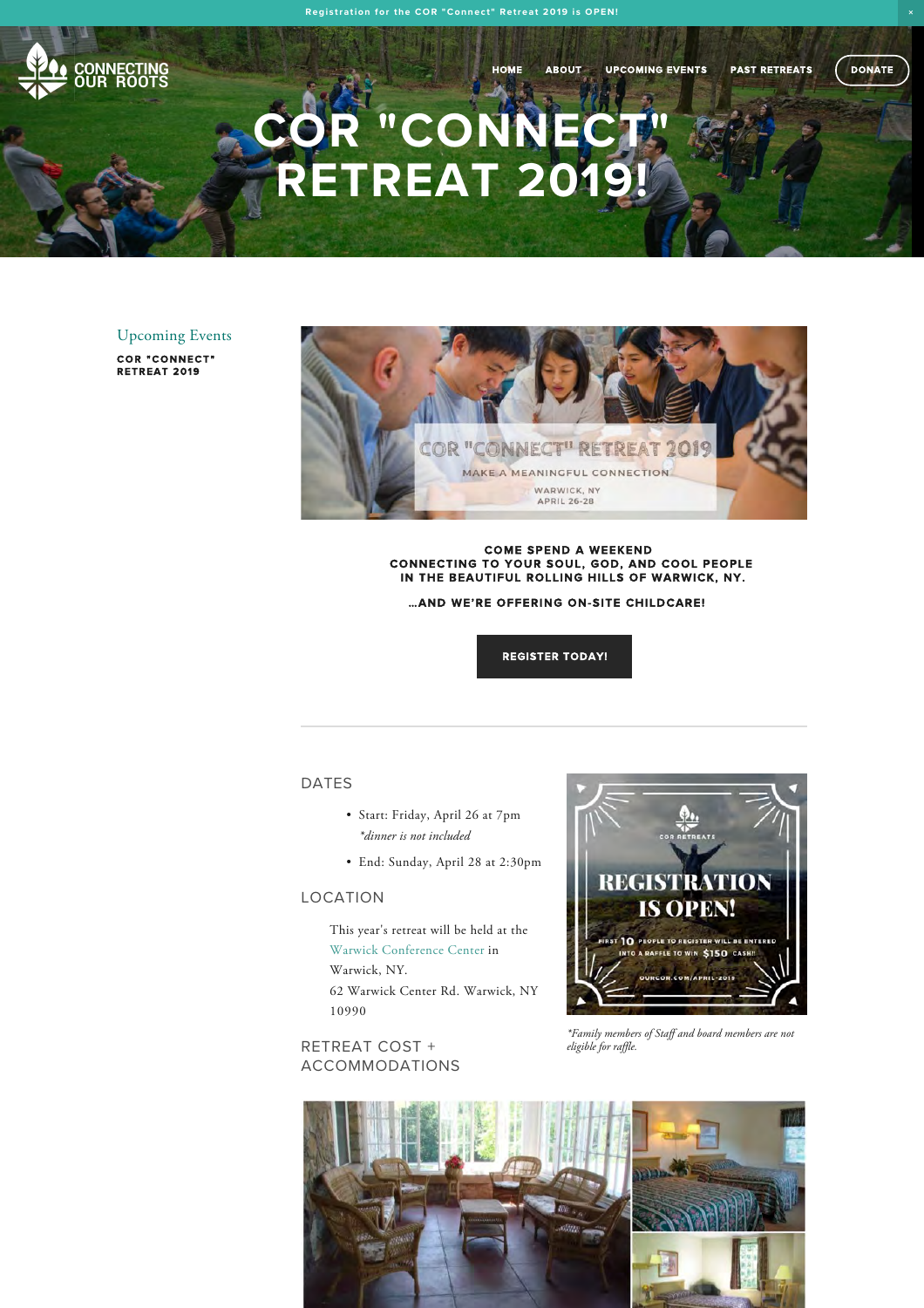

Participants can select from the following accommodation options in the West House:

*\*Early Bird prices offered until March 24th! Then prices go up \$35! Registration closes April 12th!\**

- Individual Registration Early Bird: \$240. Regular: \$275
	- Includes 5 meals (Saturday breakfast until Sunday lunch), hotel room style triple occupancy accommodations, retreat content
- Private Couple's Room (2 adults) Early Bird: \$480. Regular: \$550
	- Includes 5 meals (Saturday breakfast until Sunday lunch), hotel room style private room accommodations, retreat content
- Private Family Room + Childcare (2 adults+children) Early Bird: \$480 + \$75 for the first child, \$50 each additional child. Regular: \$550 + \$75 for the first child, \$50 each additional child
	- Includes 5 meals (Saturday breakfast until Sunday lunch), hotel room style private room accommodations, retreat content, on-site child care during retreat programming

*Scholarships are available for participants and families.*

#### WE'RE OFFFRING ON-SITE CHILDCARE!

COR cares about nourishing young families, and values the presence of young families at our retreats. To make it possible for parents with young children to participate in this retreat, we are offering on-site childcare and programming for children 4 years old and younger, and private rooms for families. Parents attending the retreat will be able to participate in all the sessions, while their children enjoy an age appropriate educational and fun program with other young children. A designated space at the Warwick Retreat is being reserved.

Childcare will be provided by trained and experienced childcare providers. The main coordinator of the childcare program will be Doris Shirato. Doris worked for many years with Jin-a and served as the nanny for the DeGoede family. She will be assisted by several other childcare providers, according to the number of children that enroll in the childcare program. We can accommodate up to 15 children.

The actual cost of childcare is \$185 per child for the weekend. If your family is able to cover the at cost price of childcare, we encourage you to do so by making a donation when you register. However, if receiving a subsidy would make it possible for your family to attend, our donors are happy to make this opportunity a possibility for you!

The COR Board has secured donations to be able to provide up to \$380 per family to subsidize the cost of the childcare. With this subsidy, the cost per child will be just \$75 for the first child and \$50 for each additional child for 3 days and 2 nights of care and 5 meals.

For any questions about the childcare program, please contact Crescentia DeGoede at cdegoede@unification.org.

#### SCHEDULE

Coming soon!

REGISTR TODAY!

#### **TRANSPORTATION**

COR is not responsible for transportation to and from the retreat. However, we're happy to help connect participants so they can coordinate carpooling. If you are willing to offer a ride or are looking for a ride, please fill out this form. Responses and contact information can be found here.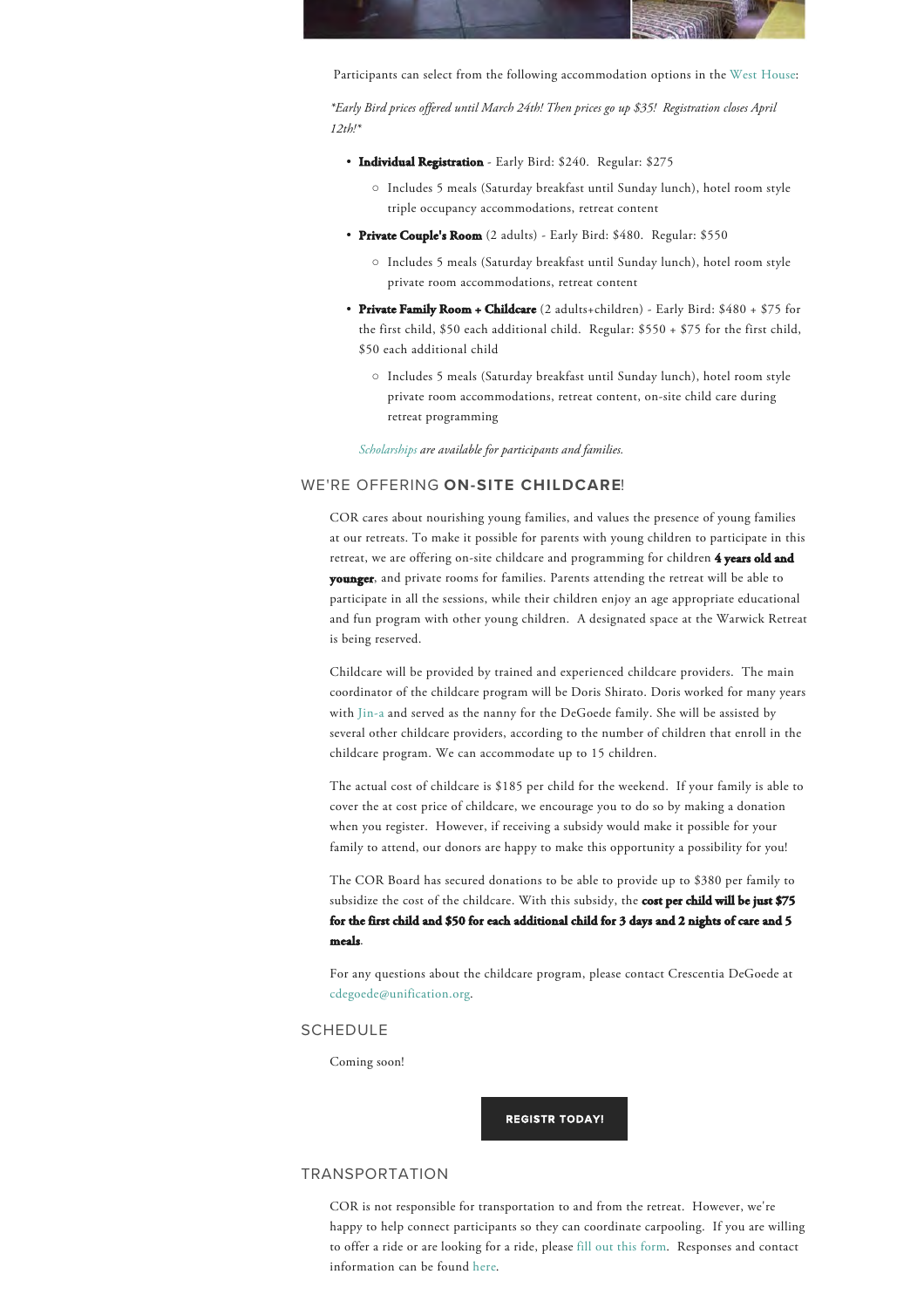

### $\leftarrow$  BACK TO REGISTRATION

## COR Connect Retreat 2019



from \$240.00 SALE

#### *EARLY BIRD ENDS MARCH 24TH!*

#### REGISTRATION:

- Individual Registration Early Bird: \$240. Regular: \$275
- Private Couple's Room (2 adults) Early Bird: \$480. Regular: \$550